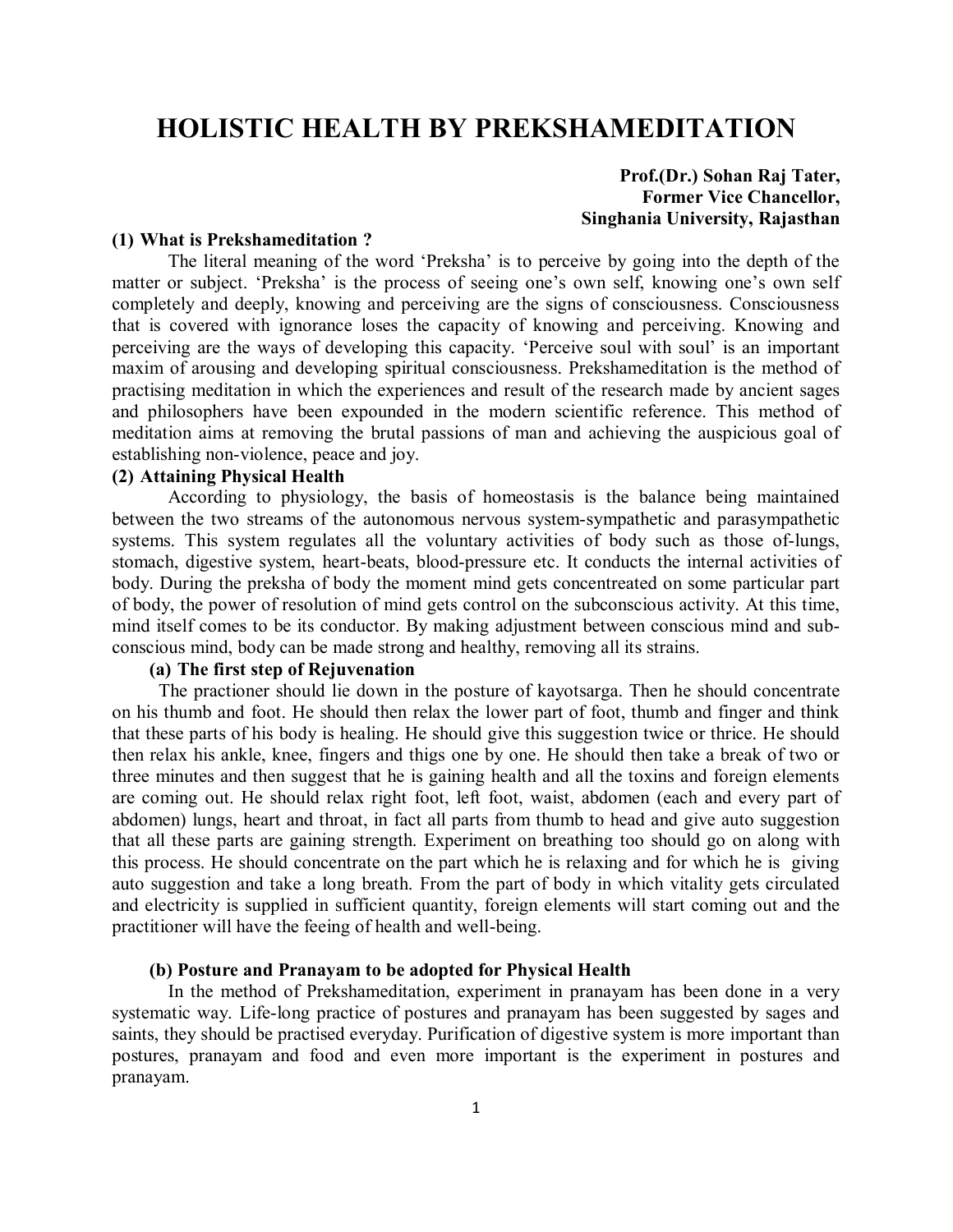#### **(c) Attaining Physical Health by Practising Postures**

There are two kinds of postures. Some are meant for meditation such as lotus posture, half lotus posture, Sukhasana and Vajrasana. They are postures meant for both meditation and body. Those, whose digestive system is weak, should sit, after taking food in the position of Vajrasana for 10-12 minutes. To cure the pain in knees, Tarasan should be practised. Different postures (asanas) have been suggested for liver, spleen, intestines and actually for all parts of body. Practising asanas is very necessary for our health. They give energy to parts of our body. We should choose the postures by which we may regain our energy.

## **(d) Attaining Health by Means of Pranayam**

The term 'Pranayam' means restrain on vitality. Its basic form is kumbhaka, that restrains vitality. Next in order are rechaka and pooraka. By practising these Pranayam, pure element or air goes in and the impure and foreign elements are driven out. If a sick man feels weakness, he should be suggested to practise postures meant for such persons. On doing so, he will feel within 15-20 minutes that his vitality is increasing. He comes to feel healthy and strong.

# **(3) Attaining Mental Health**

It is a fact that mind affects body and in the same way body affects mind. But mind's effect is greater. Mind's health is related to equanimity. If mind is equanimous, one will attain mental health and if there is no equanimity, in mind, it can never be healthy. The sutras of attaining mental health are the same as those of practising equanimity.

## **(a) Mental Health by the activeness of the centres of Consciousness**

Mental health depends on the activeness of our centres of consciousness. The source of our energy burst when all our centres of consciousness get active. Our mind cannot be strong unless these centres get active. Our mind is constantly getting shocks and couter-blows. So many things happen in family, and society that hurt mind. Activating the centres of consciousness is the way to protect mind from these shocks and counter-blows. The process of activating these centres is like this-concentrate on the luminous centre and take the light of mind from naval to the backside of sushumna. By doing this concentration of mind will be accomplished and the entire luminous centre will get active. The flow of vitality too follows mind.

When mind gets full support of vitality and the atoms get active at a time only one centre getting active. What is require is to the support of both mind and vitality, they all get active. The particles that were lying dormant, awaken and energy increases. It should be noted that all the centres of consciousness do not get active at a time only one cevire getting active. What is required is to activate the centres that are lying inactive and to make all the more active the centres that are active. So long as the centres, accepting the stream of vitality or the basic source of energy do not do their work and our centres of consciousness do not get active, we will not get the full flow of electricity. In such a condition, mind too will not come to be strong. Concentrating on the centres of consciousness and chanting mantras on those centres-both these activities are necessary to strengthen mind.

#### **(4) Attaining Emotional Health**

If one is emotionally, healthy, one can be healthy physically and mentally too. Neither mind nor body will be healthy if one's emotions are disturbed. Disease like ulcers of the organs of digestive system, sleeplessness, fast heart beat, asthma and contortions are caused more because of emotional disturbances than by physical causes. The faulty functioning of the parts of body caused by mental or emotional disturbance is known as psychosomatic disorder or diseases. Hence emotional health is very necessary if one wants to be physically and mentally healthy.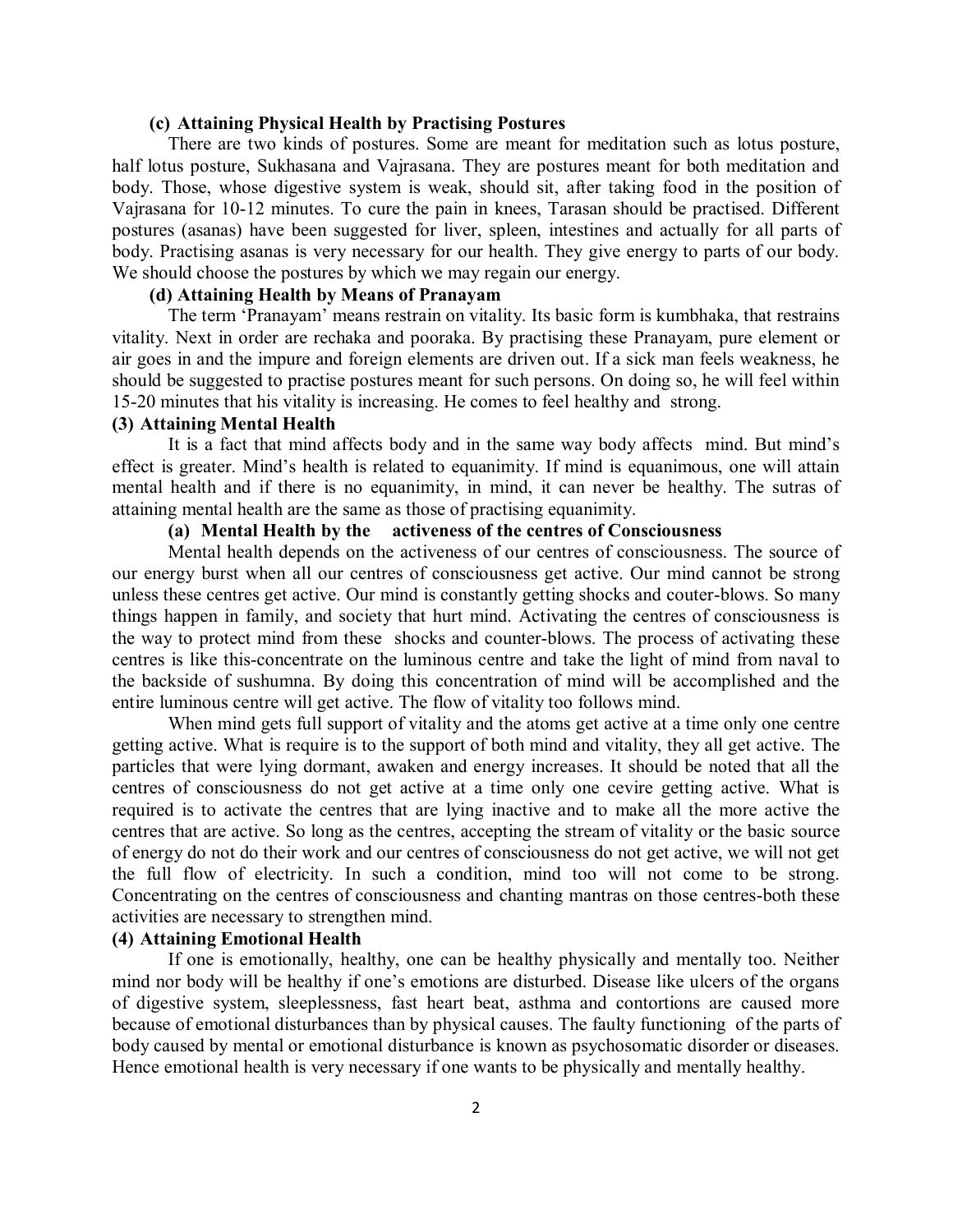#### **(a) Disposition and Meditaiton on Aura (Lesya)**

Lesya (aura) is a level of consciousness on reaching which one's personality comes to be transformed. The stream of disposition is known as lesya. There are two kinds of lesya-volitional aura and substantial aura (psychical lesya and material lesya). Lesya is the determining factor of one's aura. Different colours-black, yellow, red, blue and white-emerge in aura from time to time. These colours keep on changing in accordance with one's feelings and subjective psychical state.

Transforming the currents of passions and those of consciousness on the passions having been purified into dispositions and taking them to throught, action and activity is the function of lesya. It is the contact link between subtle body and gross body. The system of lesya is a strong system of originating our attitudes, disposions and habits. It is only by bringing about change in lesya that religion can be realized in life. Red, lotus-pink and white (pure) auras arise when black, blue and grey auras are transformed and then change takes place. Life cannot change unless lesya are changed.

Transformation of personality can take place on the level of consciousness. One's personality will change if the lesyas are good. And it will change also when the lesyas are bad. We will have to make experiments on colours to change lesyas. Colours have a deep effect on our personality. They affect gross and subtle personalities, luminous body and the system of lesyas too. If we come to understand the role of colours and the psychological effects they produce we can be highly benefited in transforming personality.

All the three lesyas-black, grey and blue can be changed by practising lesya-meditation. While under going change, black lesya comes to be blue, blue lesya come to be grey and grey lesya come to be red lesya. Our spiritual journey begins from this red aura. Change in habits come to take place when red lesya comes into existence. More changes take place when grey lesya arises and one's personality is totally transformed on the rise of white(pure) lesya. Aura changes in conformity with volitional aura and this volitional aura too changes on changing the aura by practising lesya-meditation. Lesya-meditation (meditating on shining colours) is very important. Our reflections and even physical postures too are affected by our volitional aura. As meditations gets deeper, passions will be weakened and our perseverance, lesyas, volitions and dispositions, actions and thought will automatically come to be purified.

Feelings have a great importance in our life. Everything is realized according to one's feelings. What do we do with our body? It is not so very important. What role do feelings play? They play a very important role and hence they are extremely valuable. It is our mind, these are our feelings that are the cause of our bondage and salvation. Our mind, that is attached to passions, leads us to bondage. On the contrary, the mind, that is detached, takes us to salvation. Two persons may do similar things but there may be a great difference in their feelings and attitudes. One, who has no restraint on one's mind and senses, is not fit for anything. Such a person is not equanimous, his intellect is not used for doing appropriate things. He does not have good feelings and evil and inauspicious thoughts prevail on him. One, who does not have good feelings and dispositions, does not find peace and how can one, whose mind is not at rest, be happy?

## **(5) Attaining Spiritual Health**

Man generally has the tendency of having control over others. He wants to be the master and expects others to obey and follow him. If this tendency is transformed and attempt is made to control oneself and not to exert authority over others, the system of self-restraint can be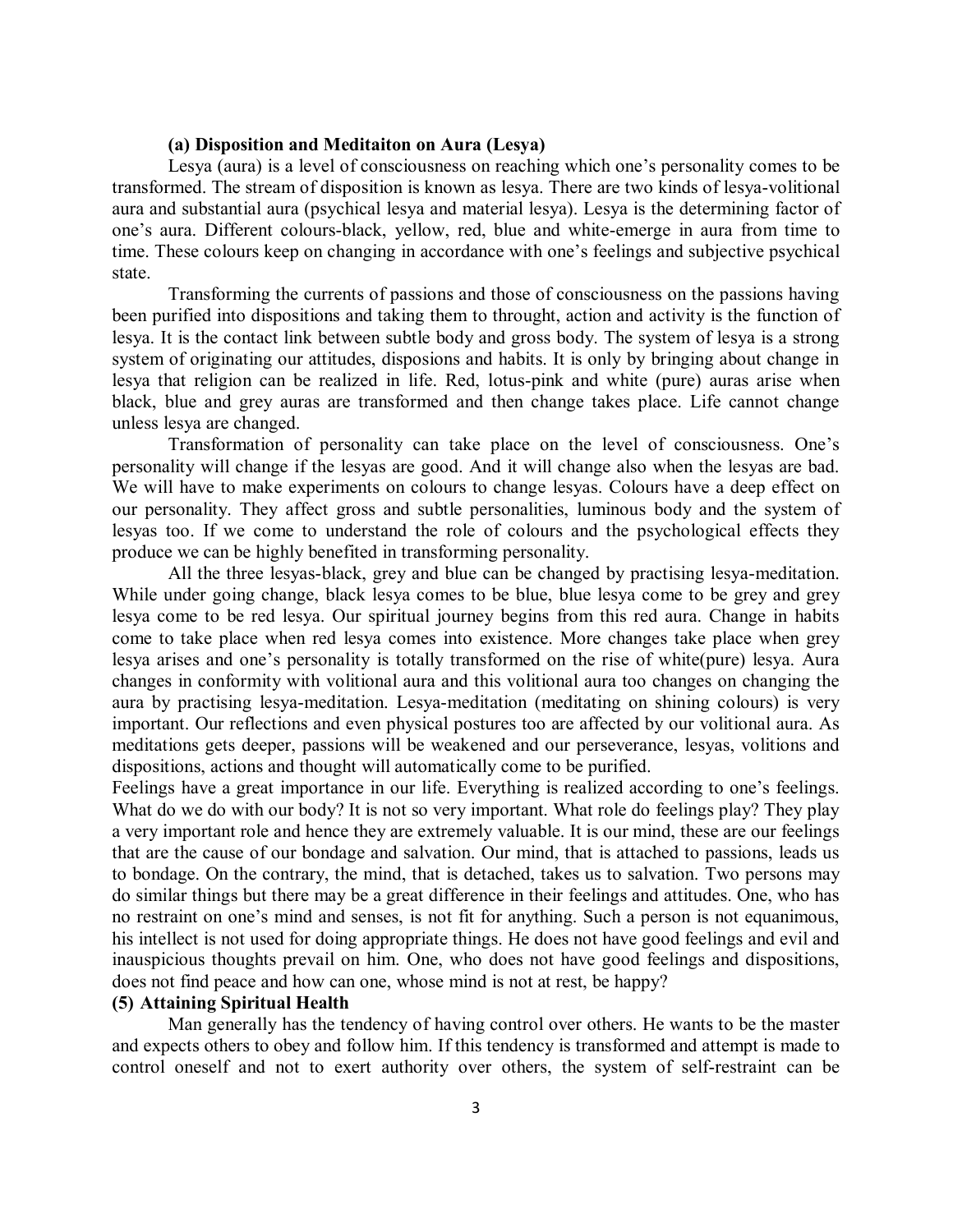developed. It has been said in the scriptures -" अप्पा मित्तममिन्तं च, दुप्पड्वियो सुपड्वियो" (one's soul, who is involved in evil tendencies is one's enemy and one's, soul who is involved in good tendencies, is one's friend). Having friendly attitude towards one who behaves in arude manner and tries to harm others is great accomplishment.

Soul and body are two separate entities. Soul is eternal whereas body is mortal and perishable. If the time and energy that is devoted to this ephimeral body is devoted to soul that is eternal, one can reach to the top and attain salvation. One can make efforts in meditation for the purity of soul, arousal of intellect and to avoid sins. Desires obstruct meditation. Unrestrained desires can hinder meditation. Hence, to practice meditation unhindered, controlling desires is necessary. Given below are to sutras of meditation-

(i) The first sutra of meditation is psychical karma. To be totally absorbed in whatever one is doing at a particular moment is known as psychical karma. It is a living process. The karma in which mind is not absorbed and the seer is someone else is a dead karma. Anything done with psychical karma, gets done well and yields fruit. Many obstructions come in the way when something is done with substantial karma. Practising psychical karma is necessary for the proper accomplishment of something and for meditation.

(ii) The second sutra of meditation is getting detached from reaction. One should always try not to react. One should listen to others, try to understand the matter and think over it in a neutral way and not to react immediately. One's seeing and understanding things and coming to be knower and seer but not being the enjoyer is a great accomplishment. When one develops the attitude of knowing and seeing, one stops reacting.

(iii) The third sutra of meditation is friendship. Only one who is detached, can be a true friend. Thinking good and welfare of others is an experiment friendship. Setting someone on the path of salvation, getting someone de-addicted who is addicted, and teaching renunciation to someone who is attached to the enjoyments of life is a great beneficence. It is an experiment of making friendship. One's friendly attitude can cause others to think in a right way.

(iv) The fourth sutra of meditation is austerity in eating. The practitioner of spirituality should be abstemious in eating. He should eat food that keeps him healthy and also help in carrying out his meditation in a proper way. Semi-fasting, setting a limit to the things to be eaten and not eating food that is injurious to health are some of the experiments in keeping austerity in eating. Fasting is good but being abstemious in eating is better.

(v) The fifth sutra of meditation is speaking little. Being careful in speech is necessary for practising meditation. One's practice may be obstructed if one does not have control on one's speech. One who talks too much and unnecessarily, may utter something that may cause anger, jealousy and malice. One who thinks before speaking is a practitioner in the true sense of the word. In practical life, one has to speak as one cannot do without speaking, but a practitioner should resolve not to speak unnecessarily.

#### **(a) Coming face-to-face with Self**

One, who does not make efforts to detach oneself from wordly affairs, cannot come faceto-face with one's self. Trying to practise yoga getting involed in wordly pleasures is like lighting fire by pouring water on it. Practising yoga is not possible without controlling one's mind. One will have to overcome one's mind to come face-to-face with one's self. The basic principle of coming face-to-face with one's self is to realize the fact that soul is not the physical body, it is something different and its joy and knowledge lies in eternal life. One can come faceto-face with oneself only by gaining knowledge. Mental equanimity is the characteristic of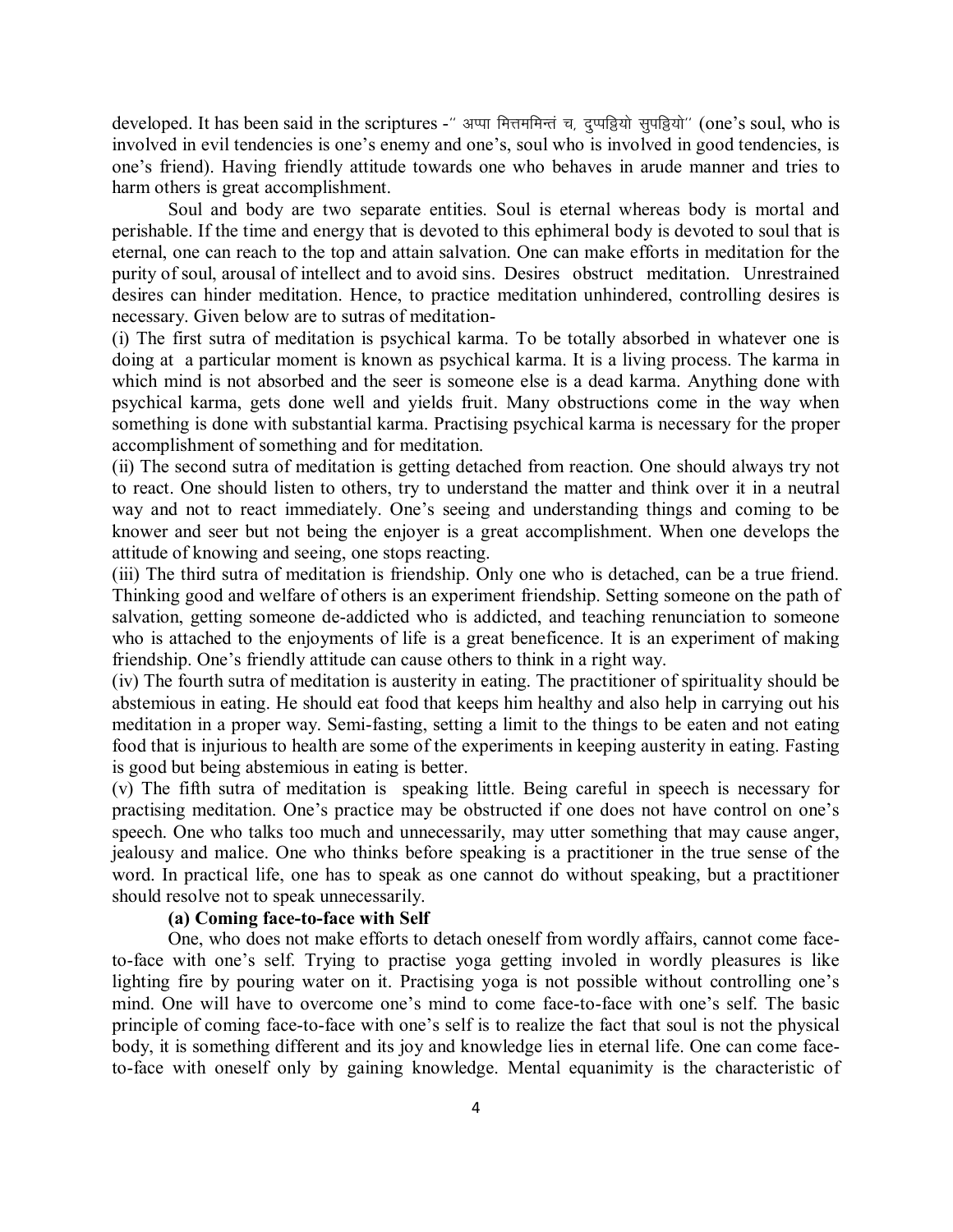coming face-to-face with self. One is a bonded being so long as one considers body to be soul, but as soon as one attains equanimity by coming face-to-face with self, one gets free from bondage.

#### **(b) Breaking the Vicious Circle of Fickleness**

One doubts soul, independent consciousness and all the three stages of life, because fickleness is there. As there is fickleness, arguments and alternatives arise. The issue of existence comes to be dimmed in the darkness of arguments and the covering of alternatives and one comes to be suspicious. There would not have been any doubt about existence had there not been this game of intelligence, this doubt and the fickleness that conducts all of them.

One's not coming to know the cause of one's sorrow is another name of fickleness. Because of one's fickleness of mind, one does come to known one's sorrow, weaknes, powerlessness and ingonrance. This fickleness can be removed by practising 'Kayotsarga'. Practise for spiritual development begins with kayotsarga. While practising kayotsarga, one has to keep one's body absolutely stable, calm and motionless, doing nothing. Kayotsarga means absolute relaxation. By practicing relaxation, fickelness can be reduced and brought under control.

#### **(6) Attaining Social Health**

The inequalities in the name of caste, class, and gender etc. Have posed a big question before society. Today's masses are highly perplexed about these issues. Conflicts arise because of economic, social, political ad cultural inequalities and the selfishness of the members of the society. This social conflict gives rise to social inequalities. The attitudes of persons differ. They too cause social problems. These different attitudes are caused by the different outlooks of men. Casteism, racism, colours and classes are the conditions that are causing social inequalities. Where there is inequality, there not being any conflict and struggle is not possible. Where there is conflict, there cannot be peace in society. If we take care of social equanimity it can be strengthened by developing the consciousness of meditation.

#### **(a) Holy (Pious) Qualities (Satoguna)**

Having holy and pious qualities (Satoguna) is necessary for social health. One, having such qualities, values, knowledge and learning leads a simple and meaningful life. On the contrary one, has the qualities pertaining to darkness and ignorance has all the passions such as greed, malice and attachment etc. Such a one proves to be a menace to society. One, having holy qualities, possesses the qualities of humility, forgiveness, dedication, devotion and having respect for others. Such a one helps and serves others humbly, without having any selfish motive. When one is humble and polite, one comes to be liked by others. Such a one also comes to be the synosure of all the people. Everybody likes and admires one who is humble, polite, obedient and who does good to others.

A great man is one who has the quality of forgiveness. Some people lose their temper and get excited when faced with adverse circumstances and difficulties. They even cannot bear heat and cold and come to be anxious and agitated. Only one, who can deal with problems and averse situations with forbearance is needed for creating a good and healthy society. Today, we find that people have come to be slaves of their passions-lust, anger, pride, greed and illusion. Such persons, because of their selfish and petty motives and interests are oppressing and torturing others and doing injustice to them. These things apply not only to individuals but to nations also.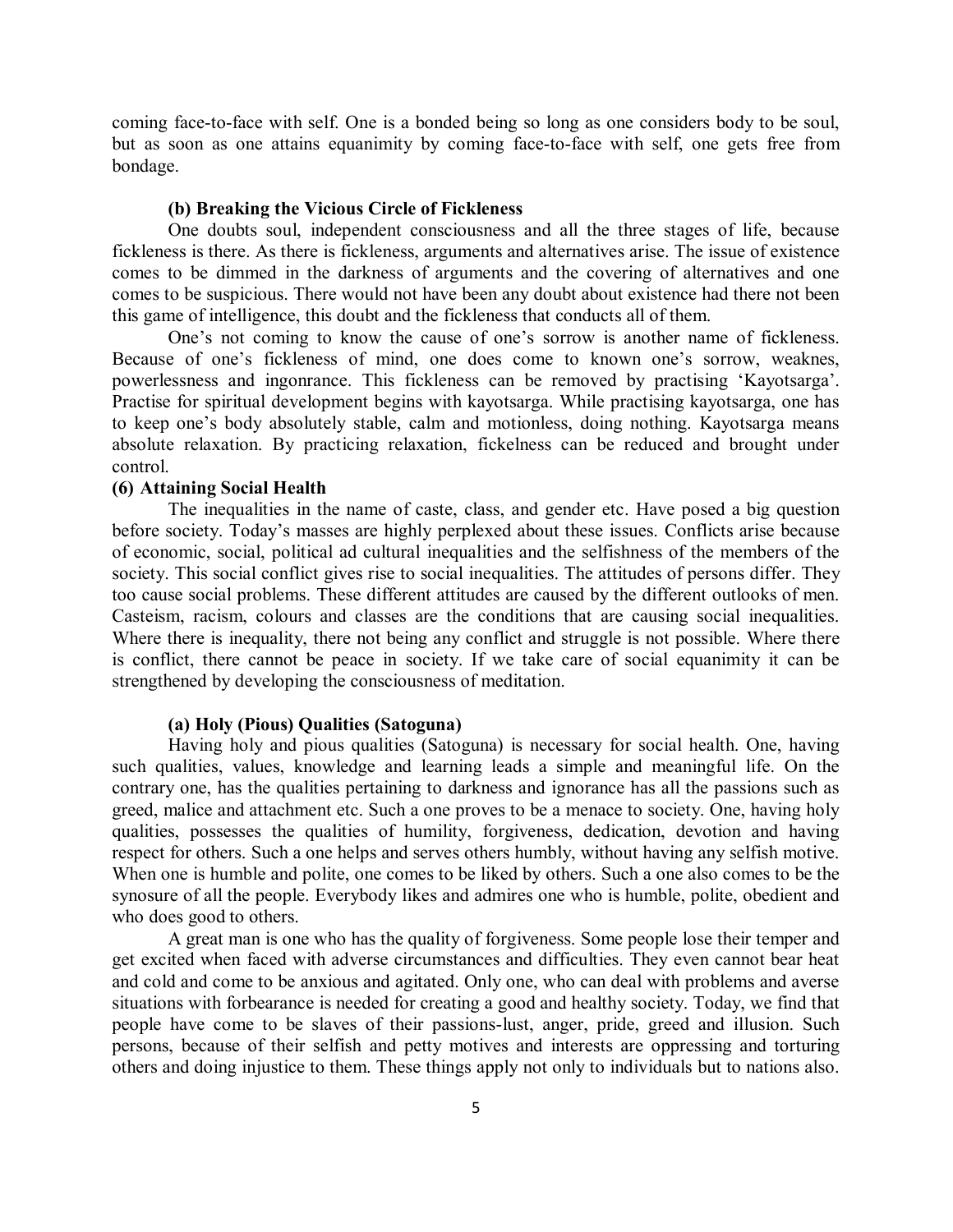Powerful countries are suppressing weaker countries and are trying to bring them under their subjection. In such a condition, holy qualities are badly needed. Today we need persons who help others, have respect for all and do not ignore anyone. We need persons who have faith in honesty, morality, truth and non-violence and who can do good to others along with themselves.

The concept of attaining total health by means of prekshameditation and Science of Living yoga aims at the welfare of an individual, society, nation and the whole world. So that one may do one's own good and that of the society too by practising prekshameditation and Science of Living. A balance should be maintained in life, family and office. May one attain physical, mental, emotional, social and spiritual health! May one's personality be transformed and one comes to be strong and healthy by prekshameditation! May the wonderful capacity of consciousness develop, there be balance in one's nerves and glandular system and one gets free from stress! By practising prekshameditation, development of absolute consciousness from one's gross body to one's existence can be possible. May spirituality develop by prekshameditation and science of Living and one's conduct be moral so that one may create a civilized society and nation! No one can stop the development and progress of a country the citizens of which are restrained, lovers of non-violence and possess lofty ideas of morality. In such a country there will always prevail an atmosphere of peace. For forming healthy citizens, healthy society and a healthy nation, studying and contemplation on the present Research book "Holistic Health by Prekshameditation and Science of Living" is necessary.

 By practicing anupreksha, change can be brought about in both an individual and society. One's nature too can be changed by the training in non-violence. By non-violence and compassion a feeling of considering others as oneself can be developed in a social organization. Violence and conflicts should be retaliated. By practising anupreksha such a mentality is developed that one comes to be able to face even unfavourable conditions. It is very necessary to keep body constantly active and fit. For doing so, practising yogic and physical exercises is necessary. Yogic physical activities are very useful for those who are aged or sick or infirm. These activities enhance their energy. The yogic activities develop energy and flexibility of the joints of body. They also activate muscles and nervous system. By taking these exercises, blood circulation gets regulated and mind comes to be happy and tranquil. Concentration is very necessary for development in industrial, commercial and business fields. One can not get success so long as one does not concentrate on one's work and is not devoted to it. Practising concentration is very necessary to achieve one's goal.

## **(7) Conclusion**

 In the modern period, tolerance is the quality that is needed most of all as there are conflicts between man and man. There are conflicts in castes, classes, institutions and nations. All are quarreling with one another. The main reason behind all these disputes and conflicts is that people are getting intolerant and ignoring their duties. If one comes to follow the principle of 'live and let live', tolerant to one and all and does not ignore the rights of others, the unnecessary violence that is committed in the world may come to cease. If man develops the quality of tolerance, many of the problems of the world will be automatically solved.

 Today the whole world needs a 'healthy man', a person who is healthy in the true sense of the word. One has to be healthy physically, mentally and emotionally to prevent the disturbances that are found every where in the world. One has to be strong and healthy to save the society, nation and the world. Then only we will be able to realize our dream of a happy world and a